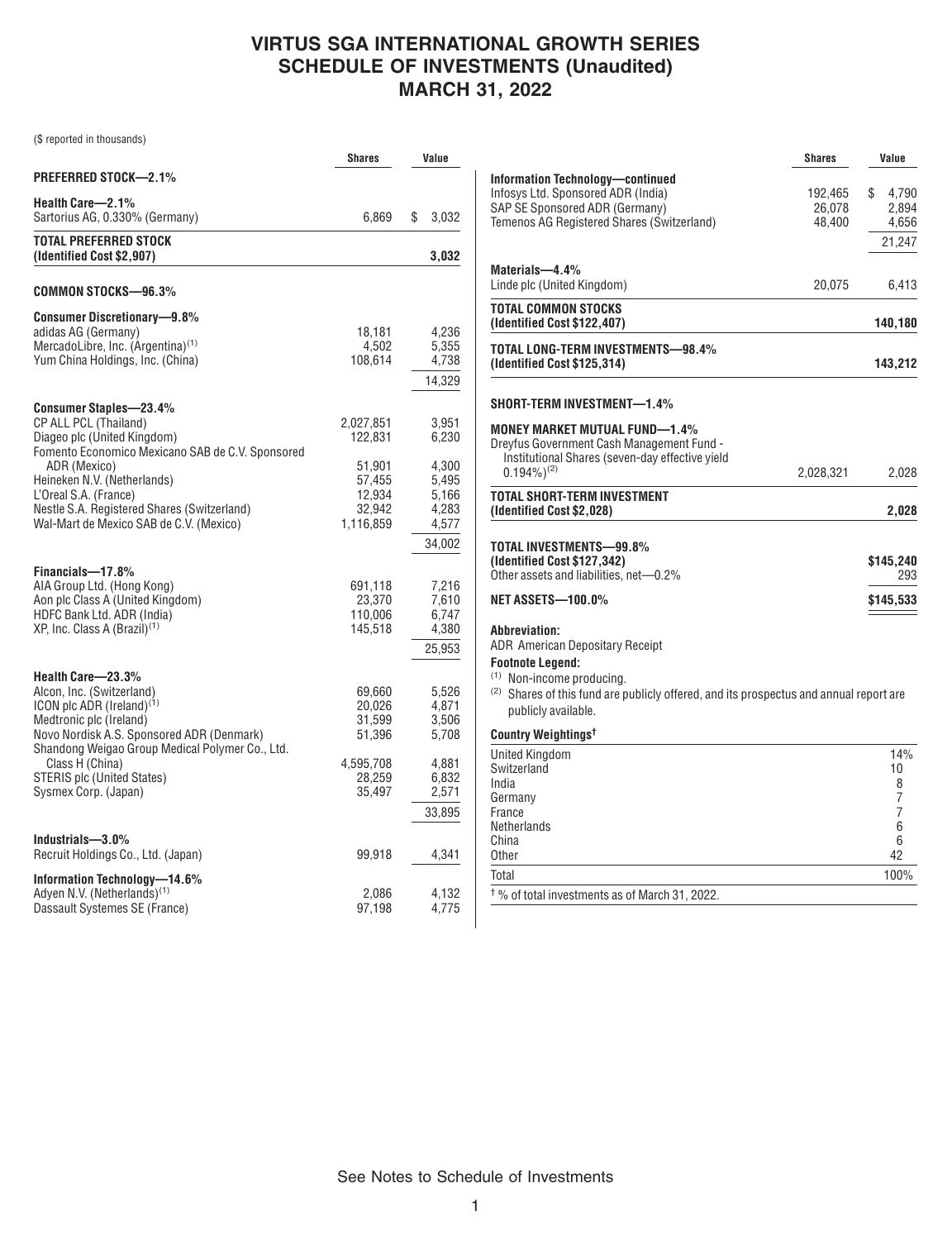### **VIRTUS SGA INTERNATIONAL GROWTH SERIES SCHEDULE OF INVESTMENTS (Unaudited) (Continued) MARCH 31, 2022**

#### (\$ reported in thousands)

The following table summarizes the market value of the Series' investments as of March 31, 2022, based on the inputs used to value them (See Security Valuation Note 1 in the Notes to Schedule of Investments):

|                           | Total<br>Value at<br>March 31, 2022 | Level 1<br><b>Quoted Prices</b> | Level 2<br>Significant<br>Observable<br>Inputs |
|---------------------------|-------------------------------------|---------------------------------|------------------------------------------------|
| Assets:                   |                                     |                                 |                                                |
| <b>Equity Securities:</b> |                                     |                                 |                                                |
| <b>Common Stocks</b>      | \$140,180                           | \$73.509                        | \$66,671                                       |
| <b>Preferred Stock</b>    | 3.032                               |                                 | 3,032                                          |
| Money Market Mutual Fund  | 2.028                               | 2,028                           |                                                |
| <b>Total Investments</b>  | \$145,240                           | \$75,537                        | \$69,703                                       |
|                           |                                     | ____                            |                                                |

There were no securities valued using significant unobservable inputs (Level 3) at March 31, 2022.

There were no transfers into or out of Level 3 related to securities held at March 31, 2022.

See Notes to Schedule of Investments